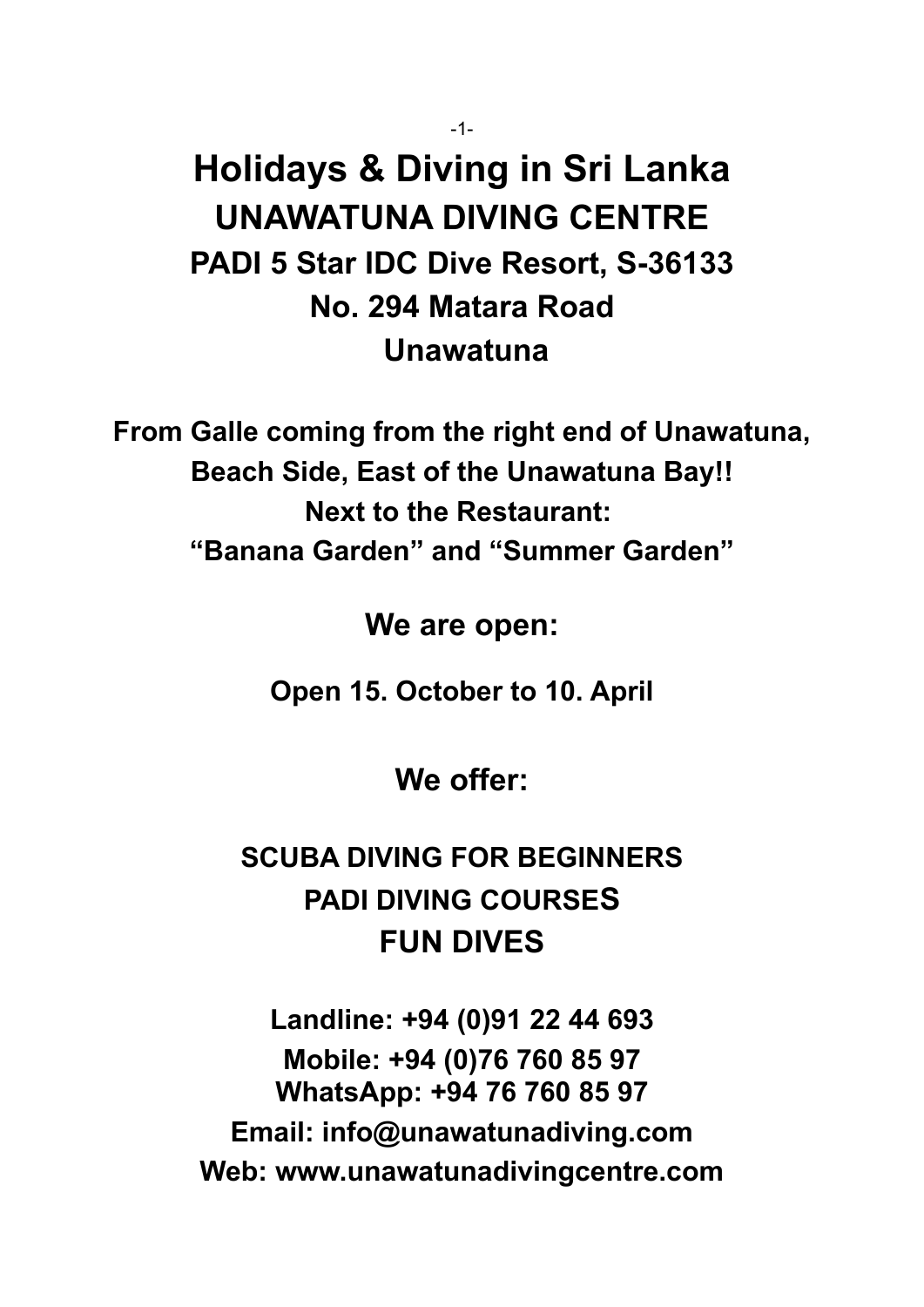## **UNAWATUNA DIVING CENTRE PADI 5 Star IDC Dive Resort, S-36133**

## **Price List 2020/2021**

(Online/Website/18.03.2020)

Here you will find our price list for **Scuba Diving, PADI Diving Courses,**  as well as **Equipment Rental.**

The **10% Online Discounts** for this price list for **Private Coaching, Private Adventure Dives, Refresher Dives, Dive Packages**, **PADI Diving Courses, Snorkeling Tours** and **Special Offers of the Season** are only valid if do you book the these at **least 48 hours in advance** with the **Online Booking Form on our website** and **pay 50% of the total amount** in advance too.

## **Scuba Diving**

- Single Tank Boat Dive with entirely private dive equipment\* **€ 35**
- Single Tank Boat Dive with entirely rental dive equipment\* **€ 40**
- Two Tank Boat Dive with entirely private dive equipment\* **€ 60**
- Two Tank Boat Dive with entirely rental dive equipment\* **€ 70**
- Single Tank Night Boat Dive\*\* with entirely private dive equipment\* **€ 50**
- Single Tank Night Boat Dive\*\* with entirely rental dive equipment\* **€ 55**
- Single Tank Early Morn. Boat Dive w. entirel. private dive equipm.\* **€ 50**
- Single Tank Early Morn. Boat Dive w. entirel. private dive equipm.\* **€ 55**

\*Tank and weigh free of charge from our base \*\*Exclude Torch

**Fun Dives** (for the certified diver, in a group of max. 5 diver, accompanied by one Dive Master or Diveinstructor with check in at 8.30 am, 1.30 pm or Night Dives at 5.30 pm)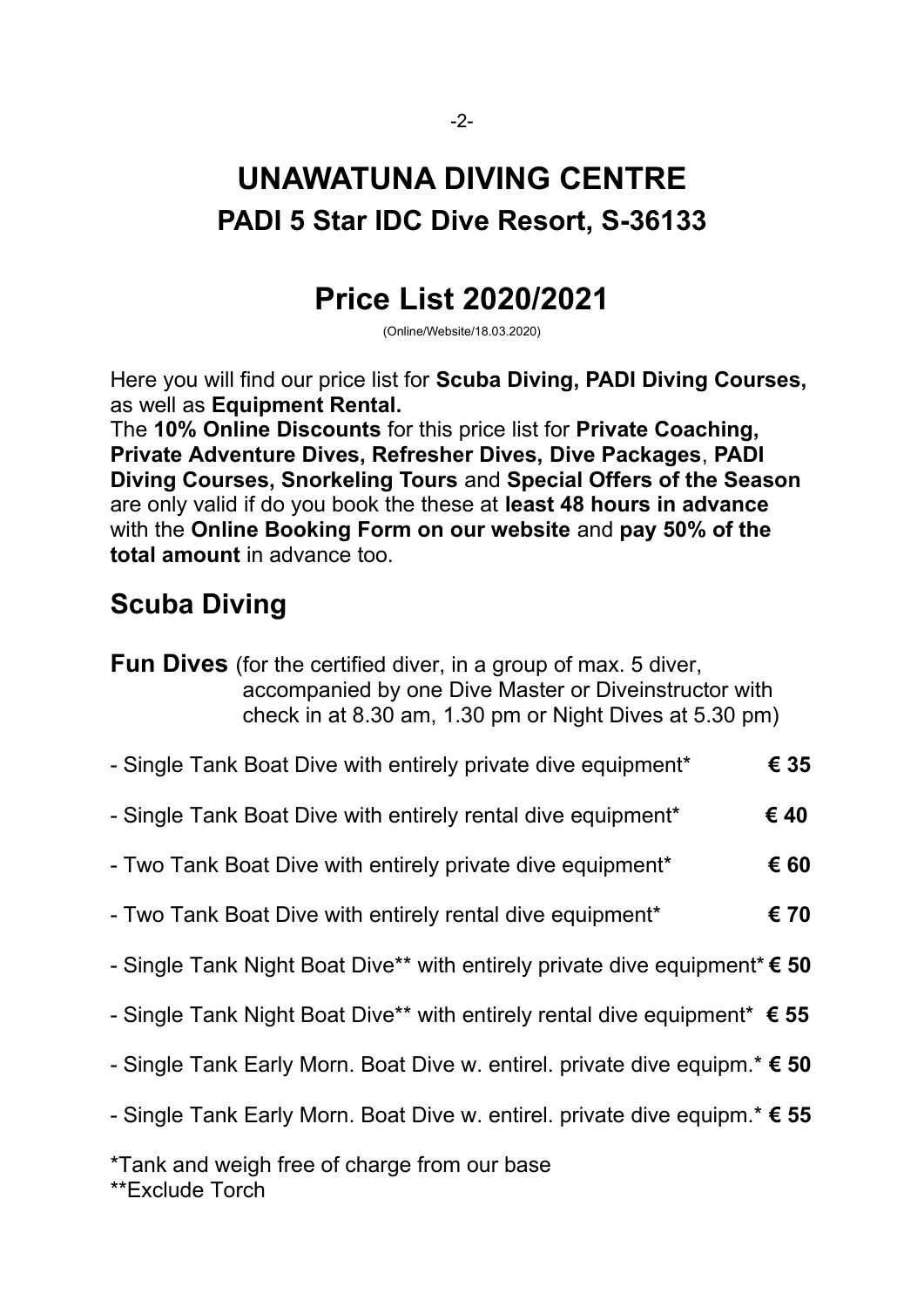**Refresher Dives** (for the certified diver, starts with check in at 8.15 am or 1.15 pm)

If do you book these **Refresher Dives** at least **48 hours in advance** with the **Online Booking Form on our Website** and **pay 50% in advance** from the total amount we offer you an **Online Discount of 10%** on the shown rates.

| - Refresher Dive A                                      | € 60 |
|---------------------------------------------------------|------|
| Theoretical introduction plus one Single Tank Boat Dive |      |
| with entirely rental dive equipment <sup>*</sup>        |      |

- **Refresher Dive B € 90** Theoretical introduction plus one Two Tank Boat Dive with entirely rental dive equipment\*

\*Tank and weight free of charge from our base

**Private Coaching** (for the certified diver, private dives accompanied by our Dive Master or Dive Instructor, only available with check in at **1.30 pm** or on request with check in **at 8.30 am Only Available** by booking through walk in or by phone call **after 3 pm one day before**).

If do you book **Private Coaching** at least **48 hours in advance** with the **Online Booking Form on our Website** and **pay 50% in advance** from the total amount we offer you an **Online Discount of 10%** on the shown rates.

| - Single Tank Boat Dive with entirely private dive equipment <sup>*</sup><br>and private Dive Master or Dive Instructor | € 60  |
|-------------------------------------------------------------------------------------------------------------------------|-------|
| - Single Tank Boat Dive with entirely rental dive equipment*<br>and private Dive Master or Dive Instructor              | € 70  |
| - Two Tank Boat Dive with entirely private dive equipment*<br>and private Dive Master or Dive Instructor                | € 110 |
| - Two Tank Boat Dive with entirely rental dive equipment <sup>*</sup><br>and private Dive Master or Dive Instructor     | € 130 |

\*Tank and weight free of charge from our base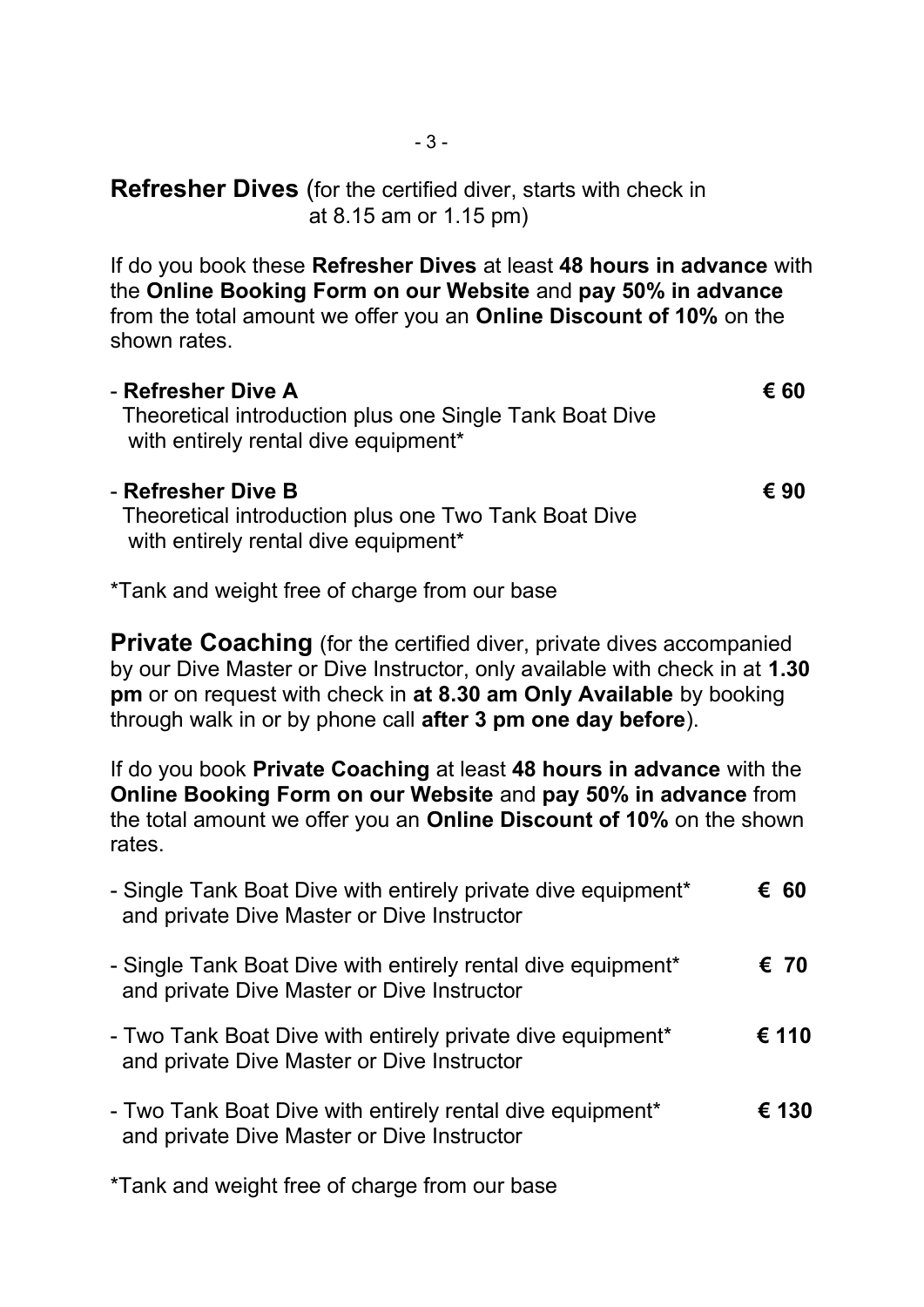#### $-4-$

## **Description:**

- Single Tank Boat Dive = one boat ride with one dive at one dive spot
- Two Tank Boat Dive = one boat ride with two dives at two different dive spots

**Dive Packages** (for the certified Diver)

If do you book these **Diving Packages** at least **48 hours in advance** with the **Online Booking Form on our Website** and **pay 50% in advance** from the total amount we will offer you an **Online Discount of 10%** on the shown rates.

### **Diving with own equipment**

**Boat Dives per person** (for the certified diver)

| - DPO2 | 2 boat dives <sup>*</sup>     | € 65  |
|--------|-------------------------------|-------|
| - DPO3 | 3 boat dives*                 | € 100 |
| - DPO4 | 4 boat dives <sup>*</sup>     | € 130 |
| - DPO5 | 5 boat dives*                 | € 165 |
| - DPO6 | 6 boat dives*                 | € 195 |
| - DPO7 | 7 boat dives*                 | € 225 |
| - DPO8 | 8 boat dives*                 | € 260 |
| - DPO9 | 9 boat dives*                 | € 285 |
|        | - <b>DPO10</b> 10 boat dives* | € 315 |
|        | - <b>DPO15</b> 15 boat dives* | €445  |
|        | - <b>DPO20</b> 20 boat dives* | € 560 |

\*Tank and weight free of charge from our base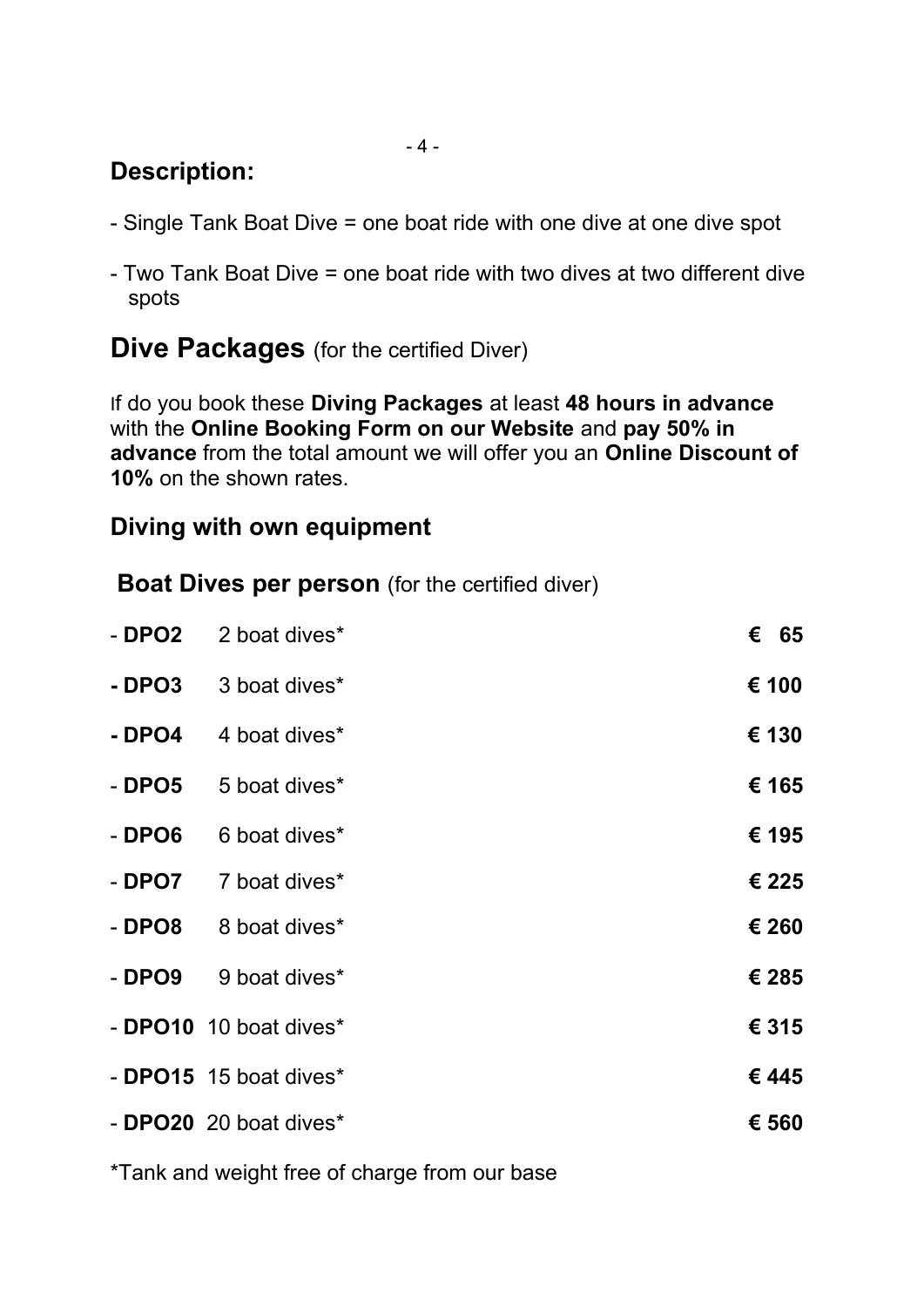#### - 5 -

## **Diving with rental equipment**

**Boat Dives per person** (for the certified diver)

| - DPR2        | 2 boat dives*                                               | $\epsilon$ 75 |
|---------------|-------------------------------------------------------------|---------------|
| - DPR3        | 3 boat dives*                                               | € 115         |
| - DPR4        | 4 boat dives*                                               | € 150         |
| - DPR5        | 5 boat dives*                                               | € 190         |
| - DPR6        | 6 boat dives*                                               | € 225         |
| - DPR7        | 7 boat dives*                                               | € 260         |
| - DPR8        | 8 boat dives*                                               | € 295         |
| - DPR9        | 9 boat dives*                                               | € 325         |
|               | - DPR10 10 boat dives*                                      | € 360         |
|               | - DPR15 15 boat dives*                                      | € 510         |
|               | - DPR20 20 boat dives*                                      | € 640         |
|               | *Tank and weight free of charge from our base               |               |
|               | <b>Equipment Rental</b> (only for use at our diving centre) |               |
| <b>BCD</b>    |                                                             | € 2.50        |
| Regulator     |                                                             | € 2.50        |
| Dive Computer |                                                             | € 5.00        |
| Compass       |                                                             | € 2.50        |
|               | Under Water Torch (include batteries)                       | € $5.00$      |

Under Water Camera **€ 20.00**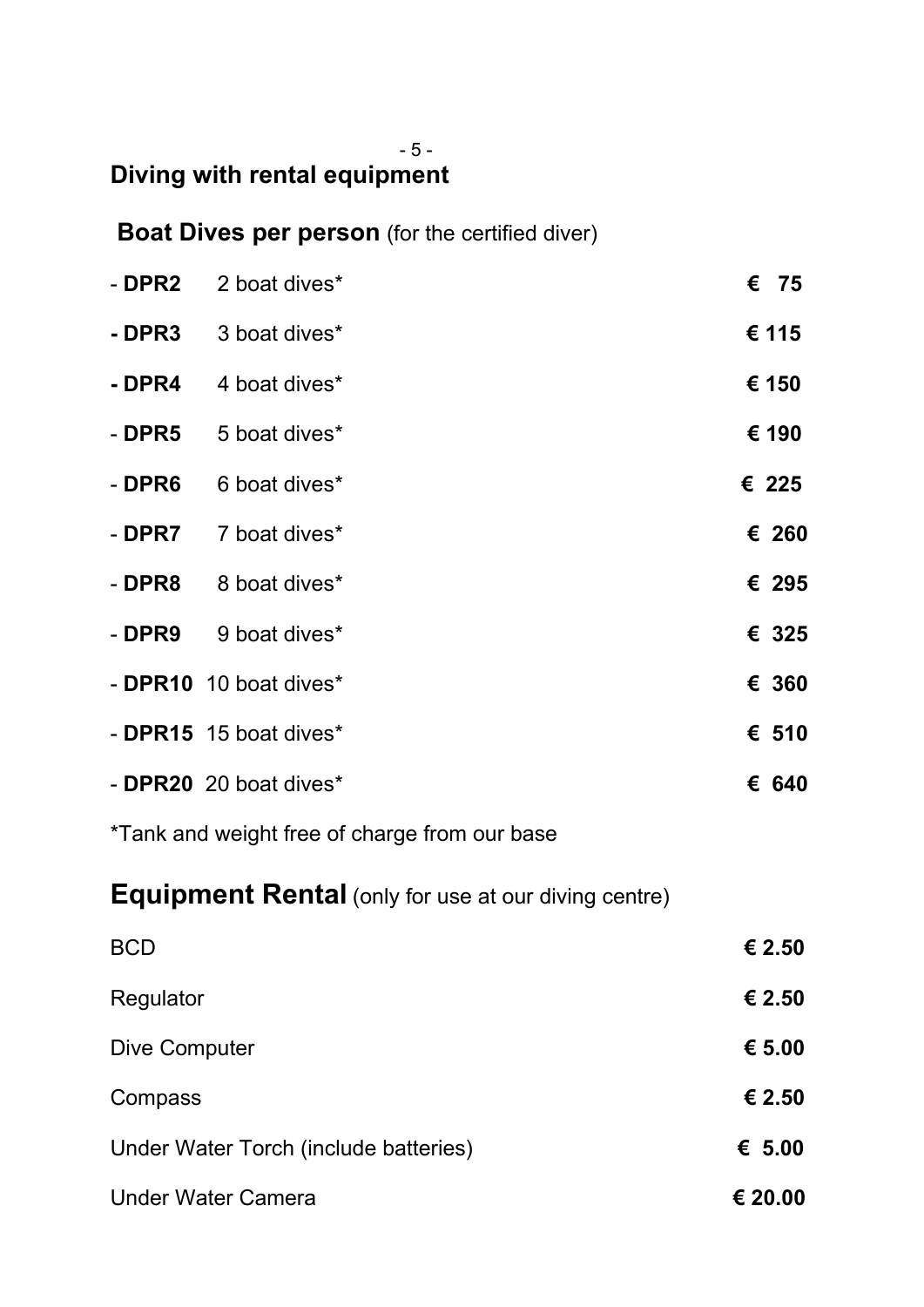Go Pro Under Water Video include cutting **€ 60**

**PADI Diving Courses** (all dives are accompanied by PADI Professionals, all Courses in English,Sinhala and Tamil, your personal PADI training materials we will provide you at our Diving Centre and it will be your property after the course)

If do you these **PADI Diving Courses** at least 48 hours in advance with the **Online Booking Form on our Website** and pay 50% in advance from the total amount we will offer you an **Online Discount of 10%** on the shown rates.

### **Get Introduced**

**Try Scuba Diving & PADI Discover Scuba Diving** (from 10 years for beginners without diving certificate, includes PADI Certificate of Recognition, only available with check in **at 1.30 pm** or on request with check in **at 8.30 am Only Available** by booking through walk in or by phone call **after 3 pm one day before**).

#### - **Try Scuba Diving, T - SD € 60**

 theoretical introduction into scuba diving with one boat dive up to max. 6 m depth with entire rental equipment accompanied by one of our PADI Divemasters or PADI Diveinstructors

- **PADI Dive Instructor Discover Scuba Diving , I-DSD € 90**  theoretical introduction into scuba diving with one boat dive up to max. 12 m depth with entire rental equipment accompanied by one of our PADI Dive Instructors.

Should you decide that after your **PADI Dive Instructor DSD** you would like to make your PADI Scuba Diver or PADI Open Water Diver Course with us, we will **credit you the full DSD amount** towards your course!

- Any additional second DSD Dive on the same or next day **€ 50**
- PADI Bubble maker\*\*, for children from 8 years plus **€ 55**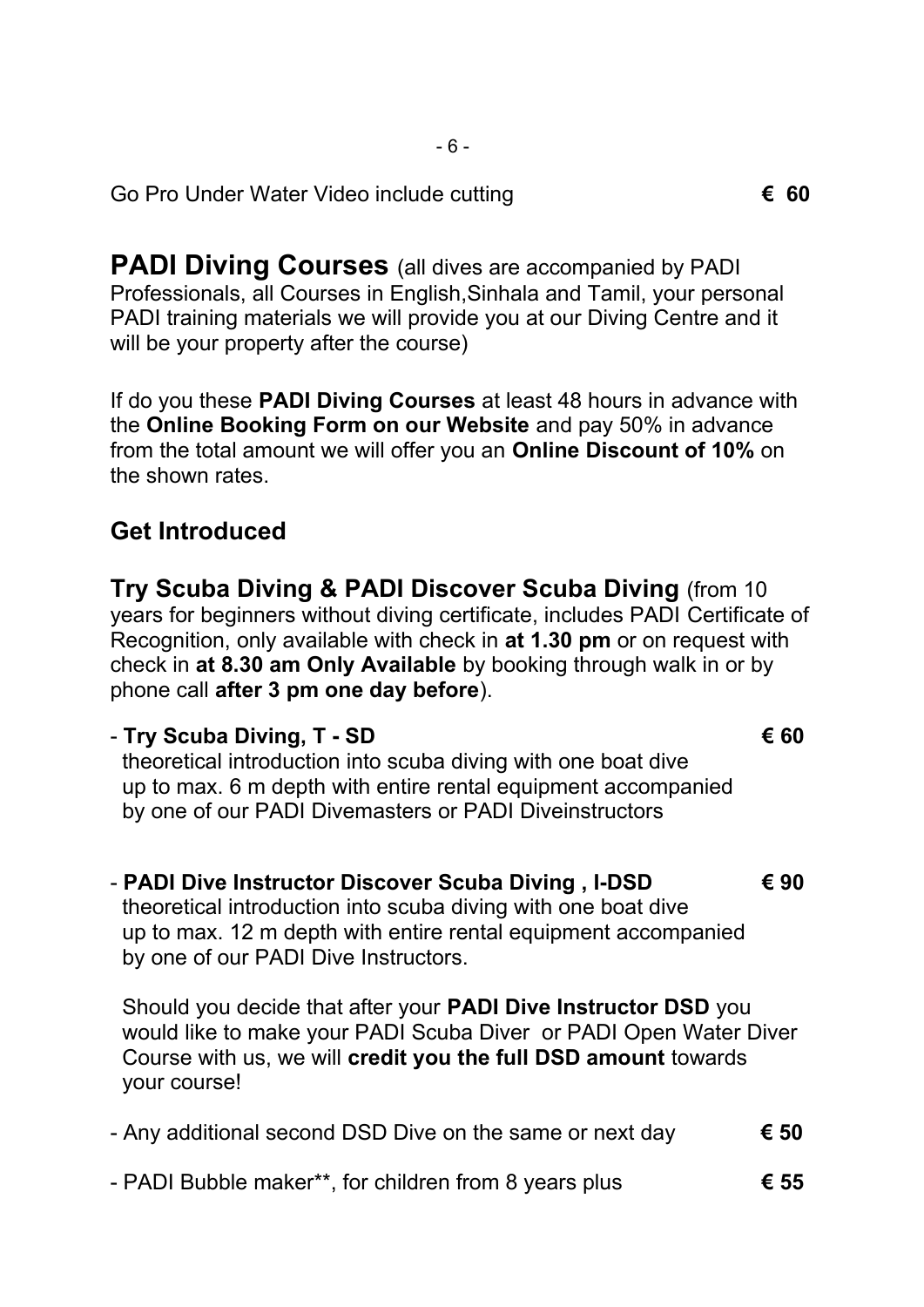\*Tank and weight free of charge from our base

- 7 -

**Get Certified** (for beginners without a diving a certificate, starts with check in at 8.30 am)

| - PADI Scuba Diver Course**                            | €* 195         |
|--------------------------------------------------------|----------------|
| - PADI Upgrade from Scuba Diver to OWD**               | €* 175         |
| - PADI Open Water Diver Course**, OWD                  | $\epsilon$ 320 |
| - PADI Open Water Referral**, 4 Open Water Dives       | €* 195         |
| - PADI O/W Referral - Theory/Knowledge Development and | €* 165         |

Confined Water Skills \*\*, Excludes 4 x Open Water Dives

If do you choose the **PADI OWD with OWD eLearning** in advance the costs for the PADI Manual, the PADI Certificate and the PADI Card are included **in the purchase of the PADI OWD eLearning** through the **PADI website, www.padi.com ,** already.

We will provide you also a **Log Book** free of charge to log your dives at our Diving Centre. When you do purchase the **PADI OWD eLearning**  please register with our **UNAWATUNA DIVING CENTRE, Store No. S-36133**

\* all prices without certification and teaching materials (ecxept PADI eLearning), price for PADI Certificate, and PADI Card =  $35 \notin$ , PADI Manual and Log Book =  $35 \in$ , total 70  $\in$ 

\*\* including dive equipment, tank and weight free of charge from our Dive Shop

**Improve your Scuba** (for the certified diver, starts with check in at 8.30 am)

| - PADI Single Tank Adventure Dive**, Deep, Wreck, Night | €* 70  |
|---------------------------------------------------------|--------|
| - PADI Two Tank Adventure Dive**, Deep, Wreck, Night    | €* 130 |
| - PADI Adventure Diver**, 3 Adventure Dives             | €* 195 |
| - PADI Advanced Open Water Diver Course**, AOWD,        | €* 295 |

5 Adventure Dives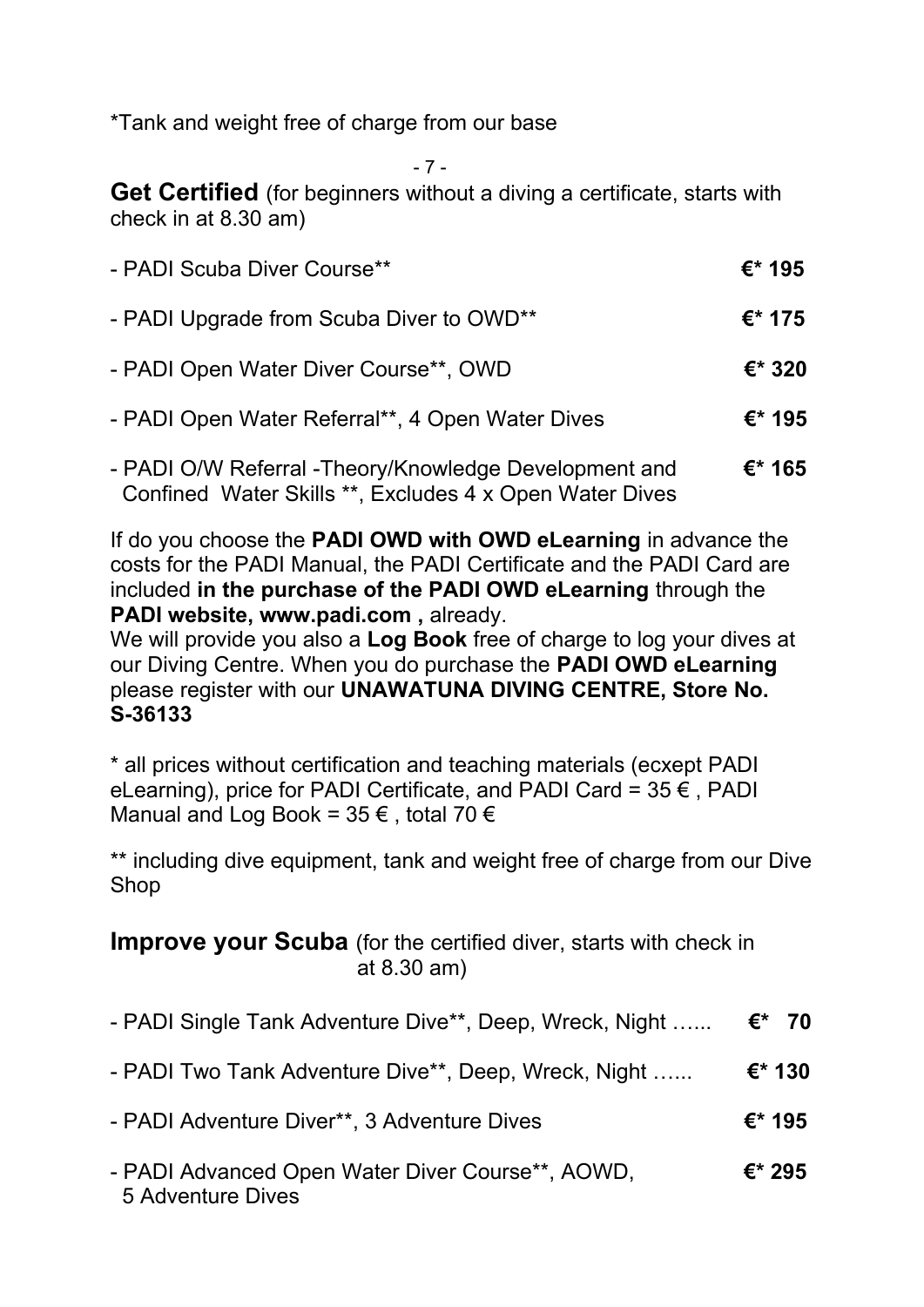| - PADI Advanced Open Water Diver Course**<br>w. AOWD eLearning |    | €* 225 |
|----------------------------------------------------------------|----|--------|
| - Emergency First Response, EFR Course                         | €* | 95     |
| - PADI Rescue Diver Course**                                   |    | €* 380 |
| - PADI Rescue Diver Course**<br>w. Rescue Diver eLearning      |    | €* 310 |
| - PADI Dive Master Course***, (30 days)                        |    | €* 995 |
| - PADI Dive Master Course*** w. eLearning, (30 days)           |    | €* 895 |

If do you choose the **PADI AOWD with AOWD eLearning** or the **PADI Rescue Diver Course with Rescue Diver eLearning** in advance the costs for the PADI Manual, the PADI Certificate and the PADI Card are included **in the purchase of the PADI AOWD eLearning or the PADI Rescue Diver eLearning through the PADI website, www.padi.com ,** already.

We will provide you also a Log Book free of charge to log your dives at our Diving Centre. When do you purchase the **PADI AOWD eLearning**  or the **PADI Rescue Diver eLearning** please register with our **UNAWATUNA DIVING CENTRE, Store No S-36133**

\* all prices without certification and teaching materials (expect PADI eLearning), price for PADI Certificate, and PADI Card = 35 € **,** PADI Manual and Log Book =  $35 \in$ , total 70  $\in$ 

\*\* including dive equipment, tank and weight free of charge from our Dive Shop

\*\*\* including dive equipment, tank and weight free of charge from our Dive Shop, excludes Dive Master Course materials and PADI Membership, payable directly to PADI .

**Specialize** (for the certified diver, starts with check in at 8.30 am)

- PADI Deep Diver Specialty*\*\*,* 4 boat dives *€\** **260**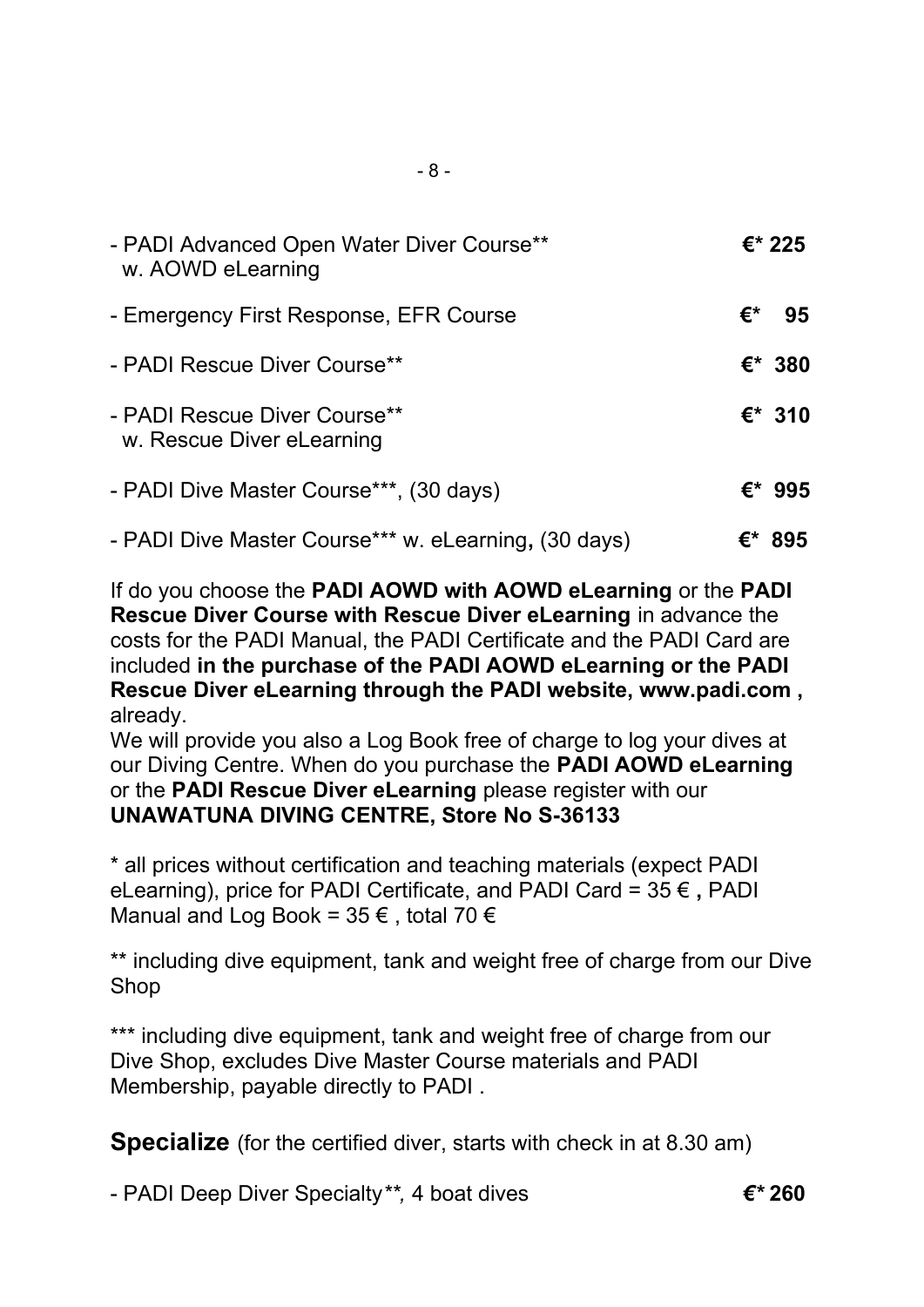| - PADI Wreck Diver Specialty **, 4 boat dives                | €* 260    |
|--------------------------------------------------------------|-----------|
| $-9-$                                                        |           |
| - PADI Drift Diver Specialty **, 2 boat dives                | €* 165    |
| - PADI Underwater Navigator Specialty**, 2 boat dives        | €* 165    |
| - PADI Enriched Air/Nitrox Diver Specialty **, 2 boat dives  | $E^*$ 165 |
| - PADI Enriched Air/Nitrox Diver Specialty **, without dives | €*<br>95  |
| - PADI Project Aware Coral Reef Conserv. Specialty **        | €*<br>65  |

\* all prices without certification and teaching materials (expect PADI eLearning), price for PADI Certificate, and PADI Card = 35 € **,** PADI Manual and Log Book =  $35 \in$ , total 70  $\in$ 

\*\* including dive equipment, tank and weight free of charge from our Dive Shop

\*\*\* including dive equipment, tank and weight free of charge from our Dive Shop, excludes Dive Master Course materials and PADI Membership, payable directly to PADI .

**Special Offers of the Season**, October through April Dive & PADI Packages plus Accommodation at our ROCKSIDE CABANAS HOTEL & RESTAURANT

If do you book **at least** these following **Dive or PADI Packages**:

2 x **DPR5** or 2 x **DPO5**

or 1 x **DPR10** or 1 x **DPO10**

or 2 x **PADI SCUBA DIVER Course**

or 1 x **PADI OWD Course**

or 1 x **PADI AOWD Course**

or 1 x **PADI Rescue Course**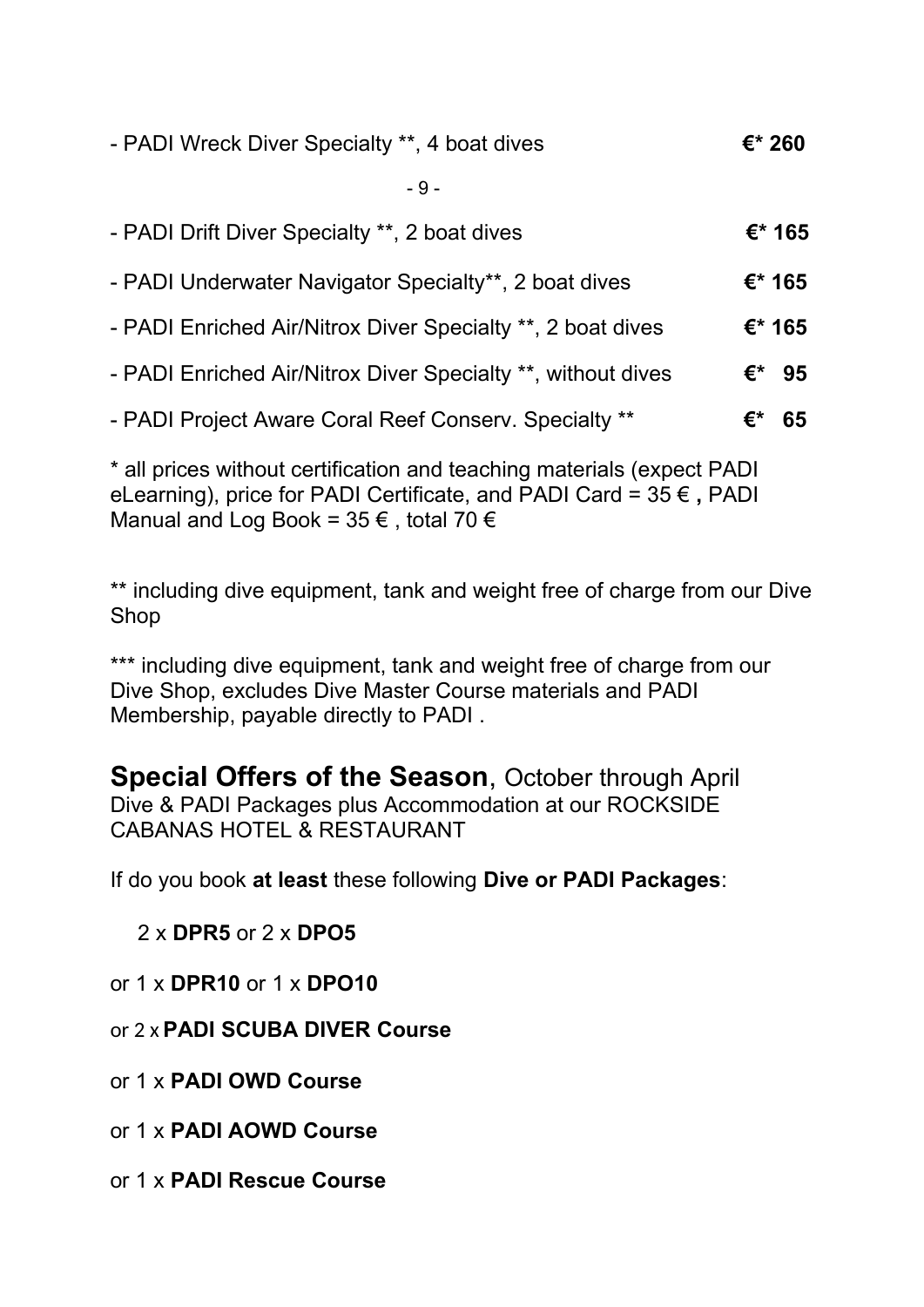#### or 1 x **Wreck Diver Course**

#### or 1 x **Deep Diver Course**

 $-10-$ 

in **at least 48 hours in advance** with the **Online Booking Form** on our website and pay 50 % of the total amount for these packagees and the accommodation in advance we will offer you an **additional 10 % Diver Discount for accommodation** on all the mentioned rates per night on our website for our **Cabanas and Apartments** at our **ROCKSIDE CABANAS HOTEL & Restaurant** for a **max. stay of 5 nights**. For **more than 5 nights** we will charge the mentioned standard rates.

#### **Prices:**

All prices are including VAT and Service Charge. All prices can be changed without prior notice.

## **Payment Conditions:**

Payment for all Diving and Water Sport activities can be made in Euro, USD and Sri Lanka Rupee or by Credit Card (Master Card or Visa). **Payment made with a Credit Card will be subject to a 4% Bank & Service Charge.**

## **Ask for our Pick Up and Drop Off Service!**

**Free Pick Up/Drop Off within the distance from Mirissa to Hikkaduwa** (Mirissa, Weligama, Midigama, Ahangama, Habaraduwa, Talpe, Mihiripenna, Dalawella, Unawatuna, Galle, Gintota, Boossa, Hikkaduwa)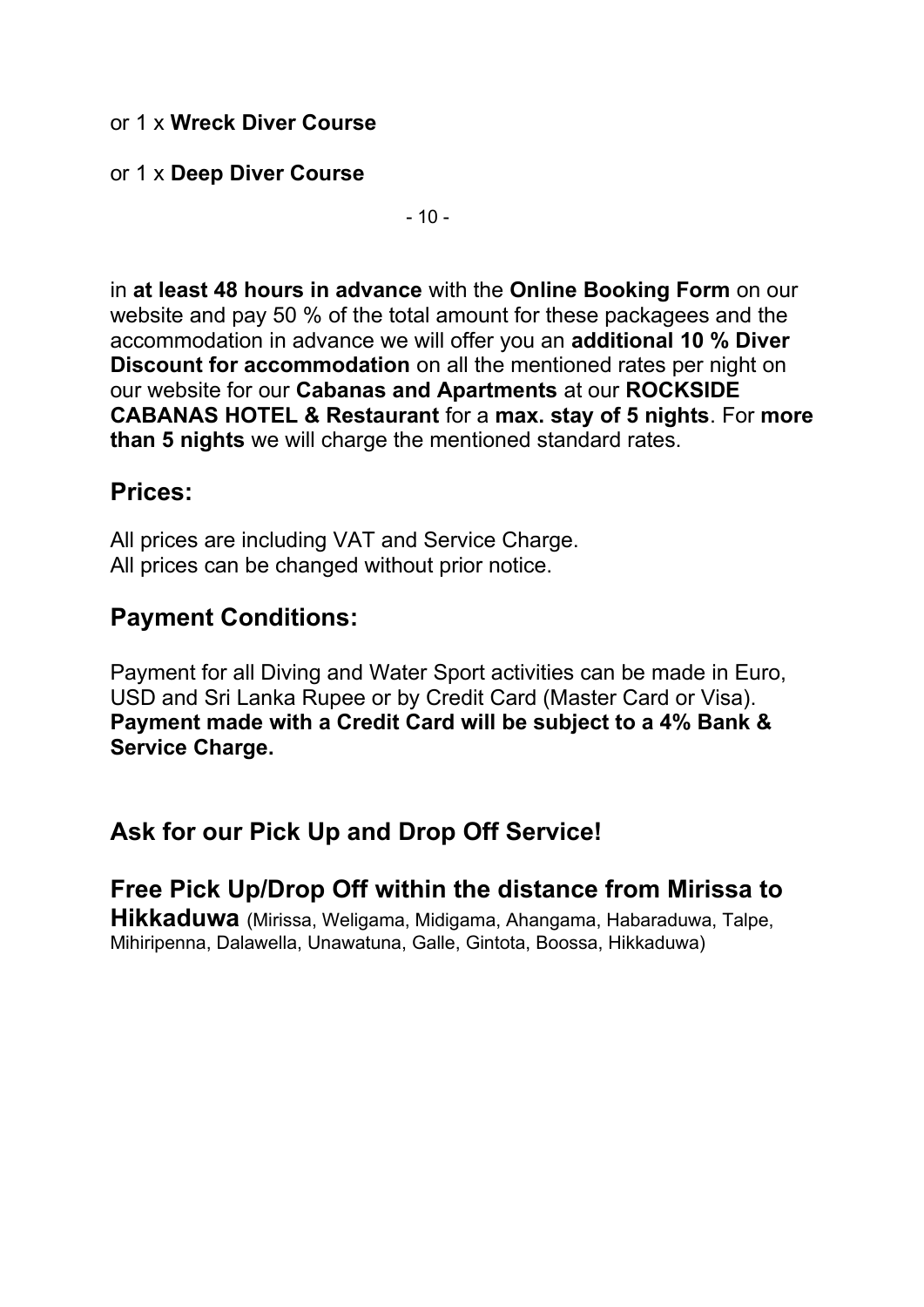# **We are Holidays & Diving in Sri Lanka**

# **South Coast Diving, October to April**

**UNAWATUNA DIVING CENTRE www.unawatunadiving.com** 

**open 15. October to 10. April**

**East Coast Diving, March to November**

## **NILAVELI DIVING CENTRE www.nilavelidiving.com**

**open 15. March to 15. November** 

**TRINCOMALEE DIVING CENTRE www.trincomaleedivingcentre.com** 

**open 15. April to 10. October**   $-12$  -

The **UNAWATUNA DIVING CENTRE,** the **NILAVELI DIVING CENTRE** and the **TRINCOMALEE DIVING CENTRE** are run under the Sri Lanka registered company, **CEYLON WATER SPORTS (PVT) LTD**, PV 72779, 296 Matara Road, Mihiripenna /Thalpe, Galle, Sri Lanka.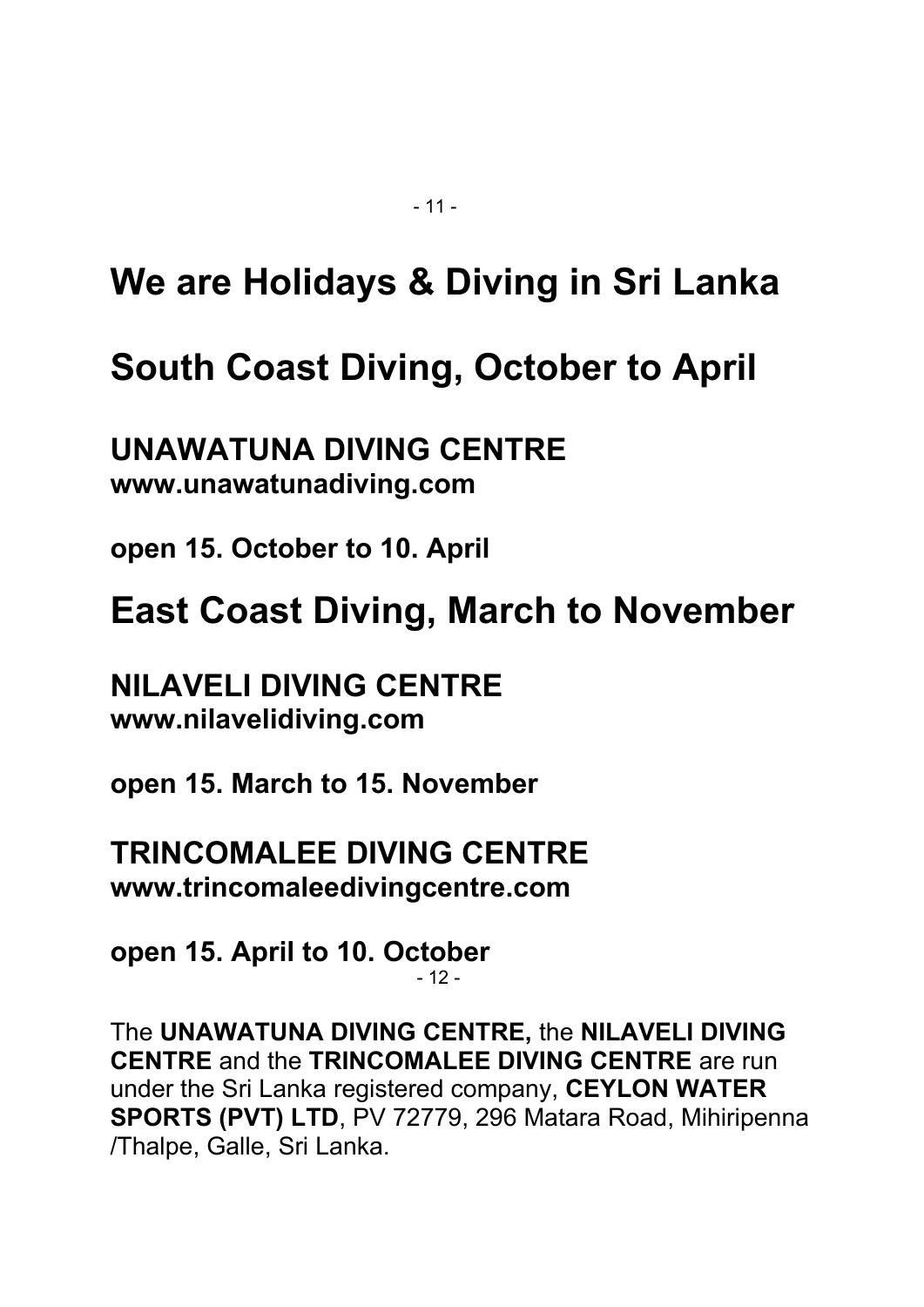**Approved by the:**

**BOARD OF INVESTMENT OF SRI LANKA.**  $-12-$ 

**Fully Insured by:**

## **V – INSURANCE GROUP, Corporate Authorized Representative of Willis Australia Limited**

German Ownership, German Management, International PADI Dive Instructors, Local and International Staff

**We are PADI authorized as:** 

**UNAWATUNA DIVING CENTRE PADI 5 Star IDC Dive Resort S - 36133** 

**NILAVELI DIVING CENTRE PADI 5 Star IDC Dive Resort S - 23912**

**TRINCOMALEE DIVING CENTRE PADI Dive Resort S - 26837**

In **2016, 2017 and 2018** we received the **PADI Green Star Award** and we are also **100% Project Aware**.

We donate **250 AUD/Month** to **Project Aware** to protect the marine environment of our oceans.

In **2016, 2017** and **2018 in row** we also received from **PADI Asia Pacific** the **PADI Award** for **"Outstanding Contribution to the Diving Industry "**. We are proud to be the **Number 1** on **Diving Education** with the most PADI Certifications in Sri Lanka.

We speak **English, German, French, Danish, Norwegian, Czech, Slovakian, Singhalese** and **Tamil!!!**